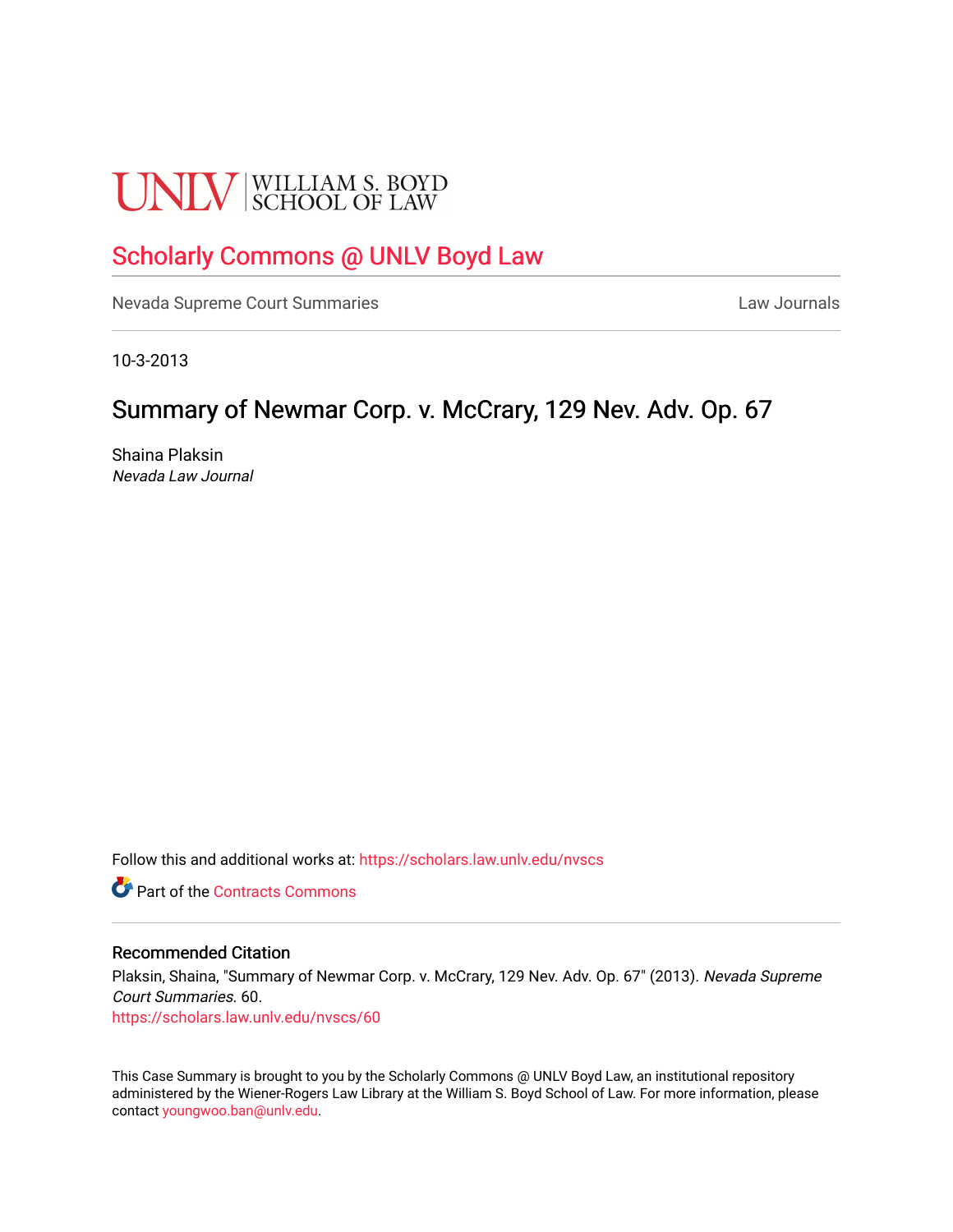*Newmar Corp. v. McCrary*, 129 Nev. Adv. Op. 67 (Oct. 3, 2013)<sup>1</sup>

## CONTRACTS: REVOCATION OF ACCEPTANCE

#### **Summary**

The Court determined whether a purchaser of a motor home may revoke acceptance and recover the purchase price from the motor home's manufacturer under the Uniform Commercial Code (UCC).

#### **Disposition**

A purchaser is entitled to revoke acceptance of the motor home against its manufacturer where privity exists between the manufacturer and the buyer because the manufacturer interjected itself in the sales process and had direct dealings with the buyer to ensure the completion of the transaction.

#### **Factual and Procedural History**

Newmar Corporation ("Newmar") manufactures luxury motor homes and provides a two-year warranty. Allison McCrary bought a Newmar motor home including the Newmar warranty through Wheeler's Las Vegas RV. Before McCrary took possession of it, she noticed certain problems, which Wheeler's tried to fix. The problems continued, and a Newmar representative got involved. The Newmar representative reassured McCrary that Newmar would take care of any problems through the warranty. McCrary then took possession of the motor home. The motor home continued to experience significant problems. Newmar made many more attempts at repair, but the continual difficulties prompted McCrary to try to revoke her acceptance of the motor home. Newmar rejected the revocation.

The district court held a bench trial and decided in McCrary's favor, requiring her to return the motor home, but awarding her its purchase price, incidental and consequential damages, along with attorney fees.

#### **Discussion**

#### *Revoking acceptance from Newmar*

Newmar argued that, as a manufacturer, the buyer could not revoke acceptance because that can only occur with a seller.<sup>2</sup> McCrary argued that Newmar was a "coseller" because of their representative's involvement with the sales transaction, along with Newmar's warranty.

The Court looked to other jurisdictions and found a split on the issue of acceptance revocation against a manufacturer. The Court decided that choosing a side of the debate was unnecessary, however, because Newmar's direct interactions and

<sup>&</sup>lt;sup>1</sup> By Shaina Plaksin

 $2$  Nev. Rev. Stat. § 104.2608 (2013).